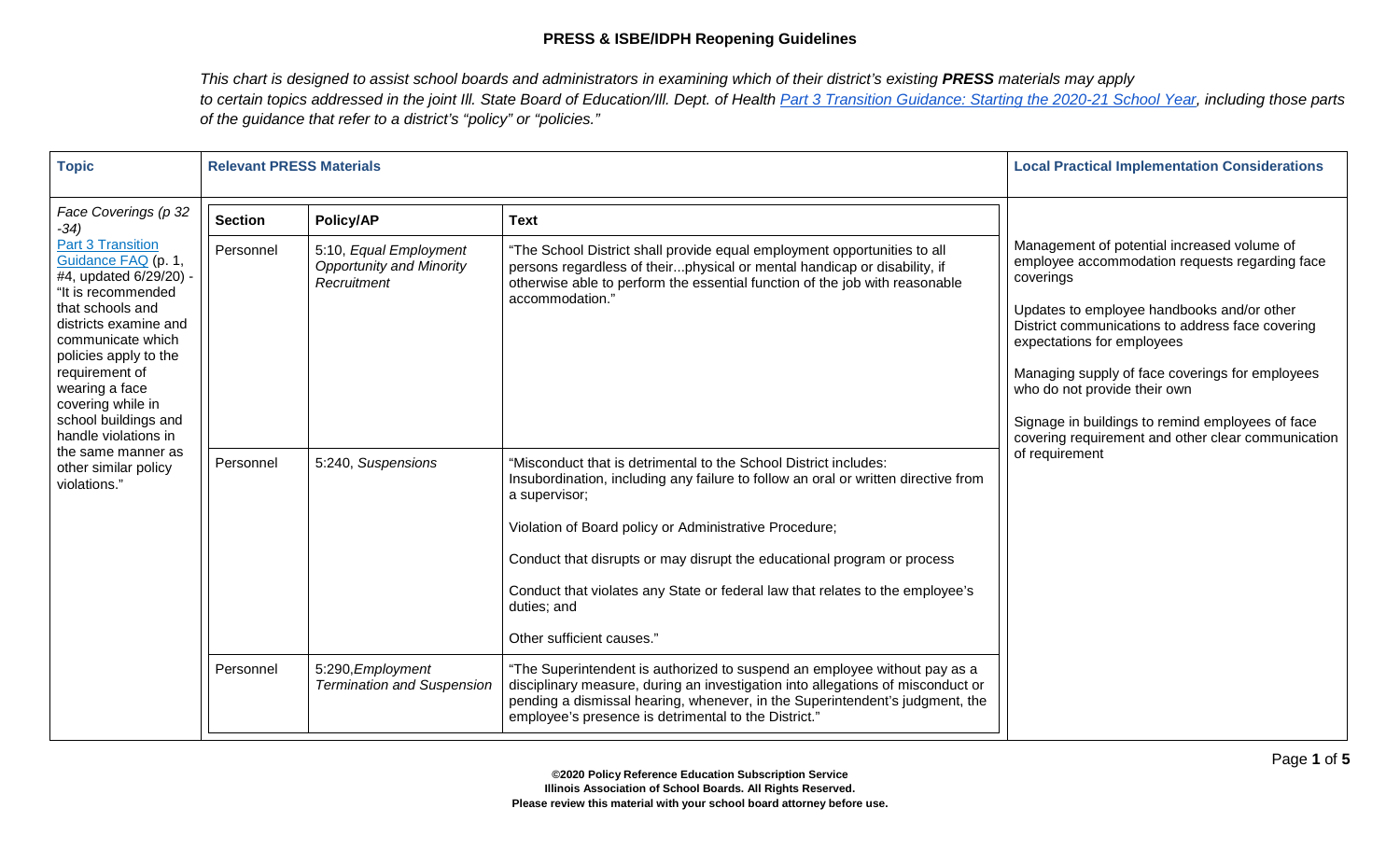| Instruction                   | 6:150, Home and Hospital<br>Instruction            | "A student who is absent from school, or whose physician, physician assistant,<br>or advanced practice registered nurse anticipates that the student will be<br>absent from school, because of a medical condition may be eligible for<br>instruction in the student's home or hospitalAppropriate educational<br>services from qualified staff will begin no later than five school days after<br>receiving a written statement from: (1) a physician licensed to practice<br>medicine in all of its branches, (2) a licensed physician assistant, or (3) a<br>licensed advanced practice registered nurse." | Establishing a protocol for submission of doctor's<br>notes for students who are unable to tolerate a face<br>covering<br>Consideration of amending a student's 504 Plan or<br>IEP to reflect inability or reduced ability to wear a<br>face covering, or face covering accommodations                                                                                                                             |
|-------------------------------|----------------------------------------------------|---------------------------------------------------------------------------------------------------------------------------------------------------------------------------------------------------------------------------------------------------------------------------------------------------------------------------------------------------------------------------------------------------------------------------------------------------------------------------------------------------------------------------------------------------------------------------------------------------------------|--------------------------------------------------------------------------------------------------------------------------------------------------------------------------------------------------------------------------------------------------------------------------------------------------------------------------------------------------------------------------------------------------------------------|
| <b>Students</b>               | 7:190, Student Behavior                            | Gross disobedience and misconduct is defined to include:<br>"Engaging in any activity, on or off campus, that interferes with, disrupts, or<br>adversely affects the school environment, school operations, or an<br>educational function, including but not limited to, conduct that may reasonably<br>be considered to: (a) be a threat or an attempted intimidation of a staff<br>member; or (b) endanger the health or safety of students, staff, or school<br>property."                                                                                                                                 | Clear communication with parents and students<br>about face covering requirement for students and<br>limited exemptions<br>Updates to student handbooks and/or other District<br>communications to address face covering<br>expectations for students<br>Managing supply of face coverings for students who<br>do not provide their own<br>Signage in buildings to remind students of face<br>covering requirement |
| Community<br><b>Relations</b> | 8:20, Community Use of<br><b>School Facilities</b> | "School facilities are available to community organizations during non-school<br>hours when such use does not: (1) interfere with any school function or affect<br>the safety of students or employees, or (2) affect the property or liability of the<br>School District."<br>"The use of school facilities requires the prior approval of the Superintendent<br>or designee and is subject to applicable procedures."<br>"Persons on school premises must abide by the District's conduct rules at all<br>times."                                                                                           | Clear communication with visitors/outside<br>organizations about face covering requirement                                                                                                                                                                                                                                                                                                                         |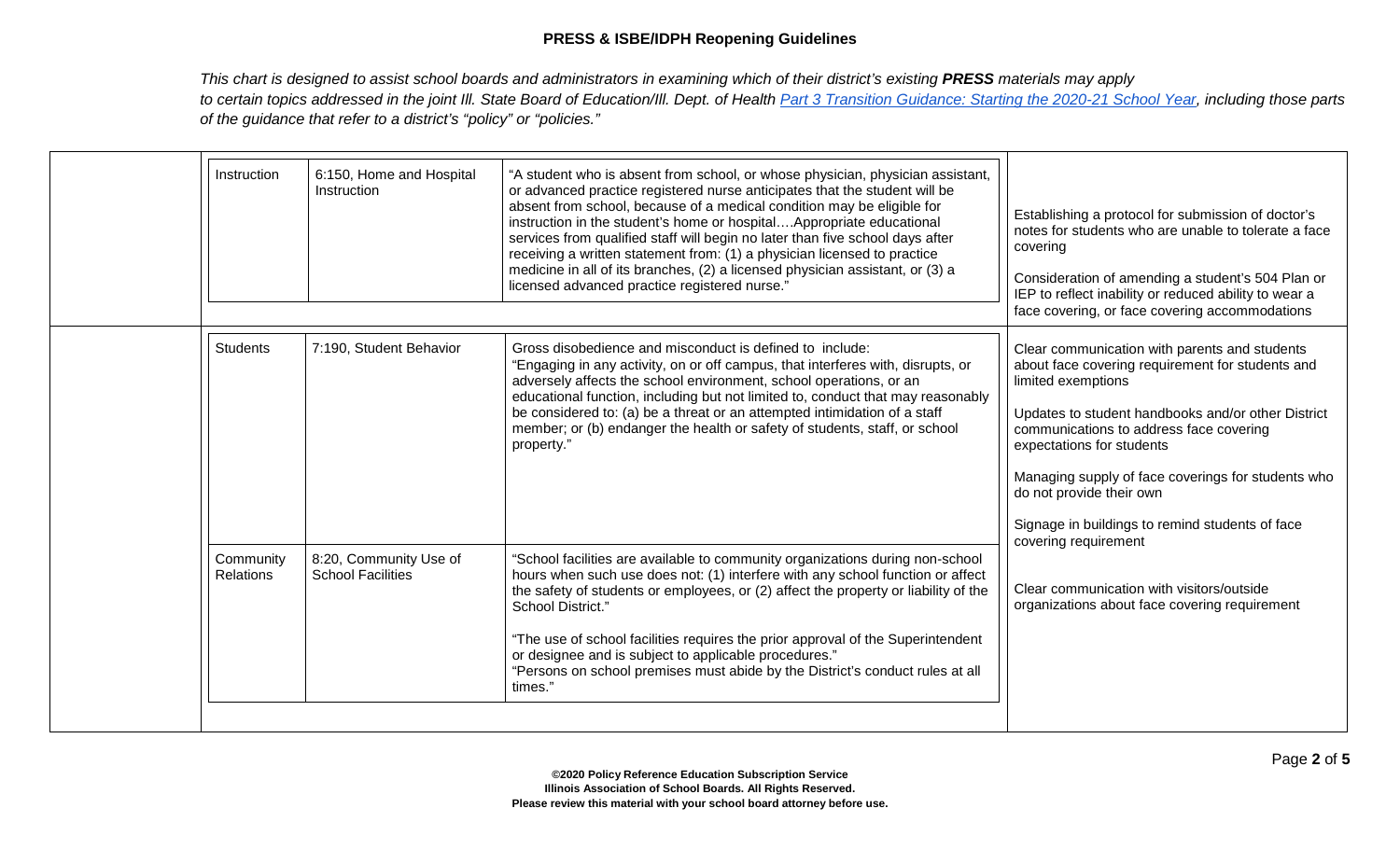|                                                                                             | Community<br><b>Relations</b>  | 8:30, Visitors to and Conduct<br>on School Property       |                                                                                                                                                                                                                                                                                                                                                                                                                                                | "No person on school property or at a school (including visitors, students and<br>employees) shall                                                                                                                                                                                                                                                                                                                                                                                                                                                                                                                                                                                                                                            | Consideration of a supply of face covering for<br>visitors                                                                                                                                                                              |
|---------------------------------------------------------------------------------------------|--------------------------------|-----------------------------------------------------------|------------------------------------------------------------------------------------------------------------------------------------------------------------------------------------------------------------------------------------------------------------------------------------------------------------------------------------------------------------------------------------------------------------------------------------------------|-----------------------------------------------------------------------------------------------------------------------------------------------------------------------------------------------------------------------------------------------------------------------------------------------------------------------------------------------------------------------------------------------------------------------------------------------------------------------------------------------------------------------------------------------------------------------------------------------------------------------------------------------------------------------------------------------------------------------------------------------|-----------------------------------------------------------------------------------------------------------------------------------------------------------------------------------------------------------------------------------------|
|                                                                                             |                                |                                                           |                                                                                                                                                                                                                                                                                                                                                                                                                                                | 15. Violate other District policies or regulations, or a directive from an<br>authorized security officer or District employee.                                                                                                                                                                                                                                                                                                                                                                                                                                                                                                                                                                                                               | Signage in buildings to remind all visitors of face<br>covering requirement                                                                                                                                                             |
|                                                                                             |                                |                                                           |                                                                                                                                                                                                                                                                                                                                                                                                                                                | 16. Engage in any conduct that interferes with, disrupts, or adversely affects<br>the District or a School function."                                                                                                                                                                                                                                                                                                                                                                                                                                                                                                                                                                                                                         |                                                                                                                                                                                                                                         |
|                                                                                             | Community<br>Relations         | 8:70, Accommodating<br>Individuals with Disabilities      |                                                                                                                                                                                                                                                                                                                                                                                                                                                | "Individuals with disabilities shall be provided an opportunity to participate in<br>all school-sponsored services, programs, or activities and will not be subject<br>to illegal discrimination. When appropriate, the District may provide to persons<br>with disabilities aids, benefits, or services that are separate or different from,<br>but as effective as, those provided to others."<br>"Individuals with disabilities should notify the Superintendent or Building<br>Principal if they have a disability that will require special assistance or<br>services and, if so, what services are required. This notification should occur<br>as far in advance as possible of the school-sponsored function, program, or<br>meeting." | Management of potential increased volume of visitor<br>accommodation requests regarding face coverings                                                                                                                                  |
| Sanitizing and<br>cleaning (includes<br>reference to "green<br>cleaning policies"<br>(p.35) | <b>Section</b>                 | Policy/AP                                                 | <b>Text</b>                                                                                                                                                                                                                                                                                                                                                                                                                                    |                                                                                                                                                                                                                                                                                                                                                                                                                                                                                                                                                                                                                                                                                                                                               |                                                                                                                                                                                                                                         |
|                                                                                             | Operational<br><b>Services</b> | 4:150, Facility<br>Management<br>and Building<br>Programs | "All District buildings and grounds shall be adequately maintained in order to provide an<br>appropriate, safe, and energy efficient physical environment for learning and teaching."<br>"For each District school with 50 or more students, the Superintendent or designee shall<br>establish and supervise a green cleaning program that complies with the guidelines<br>established by the Illinois Green Government Coordinating Council." |                                                                                                                                                                                                                                                                                                                                                                                                                                                                                                                                                                                                                                                                                                                                               | Acquisition of EPA-approved disinfectants and<br>appropriate personal protective equipment for use by<br>staff responsible for cleaning<br>If and how completed cleanings will be documented<br>and posting of scheduled cleaning times |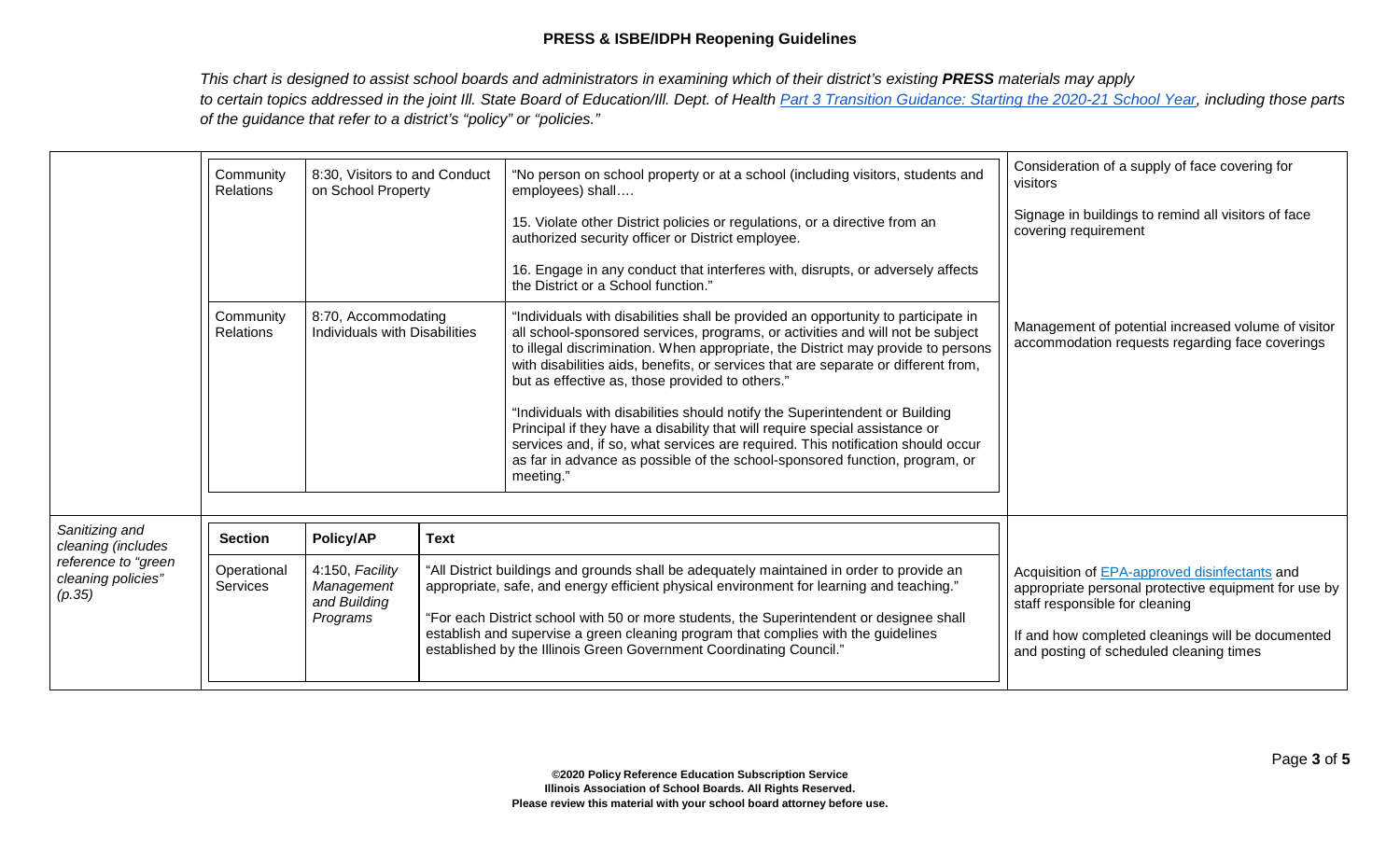| Preparing for When a<br><b>Student or Staff</b><br><b>Member Becomes</b><br>Sick (confirmed or<br>suspected COVID-19<br>cases)(p. 30-31) | <b>Section</b>  | Policy/AP                                                                                  |                                                                                                                                                                                                                                                                                                                                                                                                                                                                                                                                                                                                                                                                                                                                                                                                                                                                                                                                                                                                                                                        |                                                                                                                                                                                                                                                                                          |
|------------------------------------------------------------------------------------------------------------------------------------------|-----------------|--------------------------------------------------------------------------------------------|--------------------------------------------------------------------------------------------------------------------------------------------------------------------------------------------------------------------------------------------------------------------------------------------------------------------------------------------------------------------------------------------------------------------------------------------------------------------------------------------------------------------------------------------------------------------------------------------------------------------------------------------------------------------------------------------------------------------------------------------------------------------------------------------------------------------------------------------------------------------------------------------------------------------------------------------------------------------------------------------------------------------------------------------------------|------------------------------------------------------------------------------------------------------------------------------------------------------------------------------------------------------------------------------------------------------------------------------------------|
|                                                                                                                                          | Personnel       | 5:40.<br>Communicable<br>and Chronic<br><b>Infectious</b><br>Disease                       | <b>Text</b><br>"An employee with a communicable or chronic infectious disease is encouraged to inform<br>the Superintendent immediately and grant consent to being monitored by the District's<br>Communicable and Chronic Infectious Disease Review Team. The Review Team, if used,<br>provides information and recommendations to the Superintendent concerning the<br>employee's conditions of employment and necessary accommodations."<br>"An employee with a communicable or chronic infectious disease will be permitted to retain<br>his or her position whenever, after reasonable accommodations and without undue hardship,<br>there is no substantial risk of transmission of the disease to others, provided an employee is<br>able to continue to perform the position's essential functions. An employee with a<br>communicable and chronic infectious disease remains subject to the Board's employment<br>policies including sick and/or other leave, physical examinations, temporary and permanent<br>disability, and termination." | Clear communication with staff about health and<br>safety protocols for confirmed and suspected cases<br>of COVID-19<br>Updates to employee handbooks and/or other<br>District communications to address health and safety<br>protocols for confirmed and suspected cases of<br>COVID-19 |
|                                                                                                                                          | Personnel       | $5:40-AP$ ,<br>Communicable<br>and Chronic<br><b>Infection</b><br>Disease                  | Implements the above policy.                                                                                                                                                                                                                                                                                                                                                                                                                                                                                                                                                                                                                                                                                                                                                                                                                                                                                                                                                                                                                           |                                                                                                                                                                                                                                                                                          |
|                                                                                                                                          | <b>Students</b> | 7:280,<br>Communicable<br>and Chronic<br><b>Infectious</b><br>Disease                      | "A student with or carrying a communicable and/or chronic infectious disease has all rights,<br>privileges, and services provided by law and the School Board's policies. The<br>Superintendent will develop procedures to safeguard these rights while managing health and<br>safety concerns."                                                                                                                                                                                                                                                                                                                                                                                                                                                                                                                                                                                                                                                                                                                                                       | Clear communication with students and parents<br>about health and safety protocols for confirmed and<br>suspected cases of COVID-19                                                                                                                                                      |
|                                                                                                                                          | <b>Students</b> | 7:280-AP,<br>Managing<br>Students with<br>Communicable<br>or Infectious<br><b>Diseases</b> | "If a student's communicable or infectious disease affects his or her ability to participate in<br>the District's educational programs, he or she shall be treated as a disabled person under<br>Section 504 of the Rehabilitation Act of 1973, unless the student has already qualified for<br>and is receiving services through an IEP under the Individuals with Disabilities in Education<br>Act."                                                                                                                                                                                                                                                                                                                                                                                                                                                                                                                                                                                                                                                 | Updates to student handbooks and/or other District<br>communications to address health and safety<br>protocols for confirmed and suspected cases of<br>COVID-19                                                                                                                          |